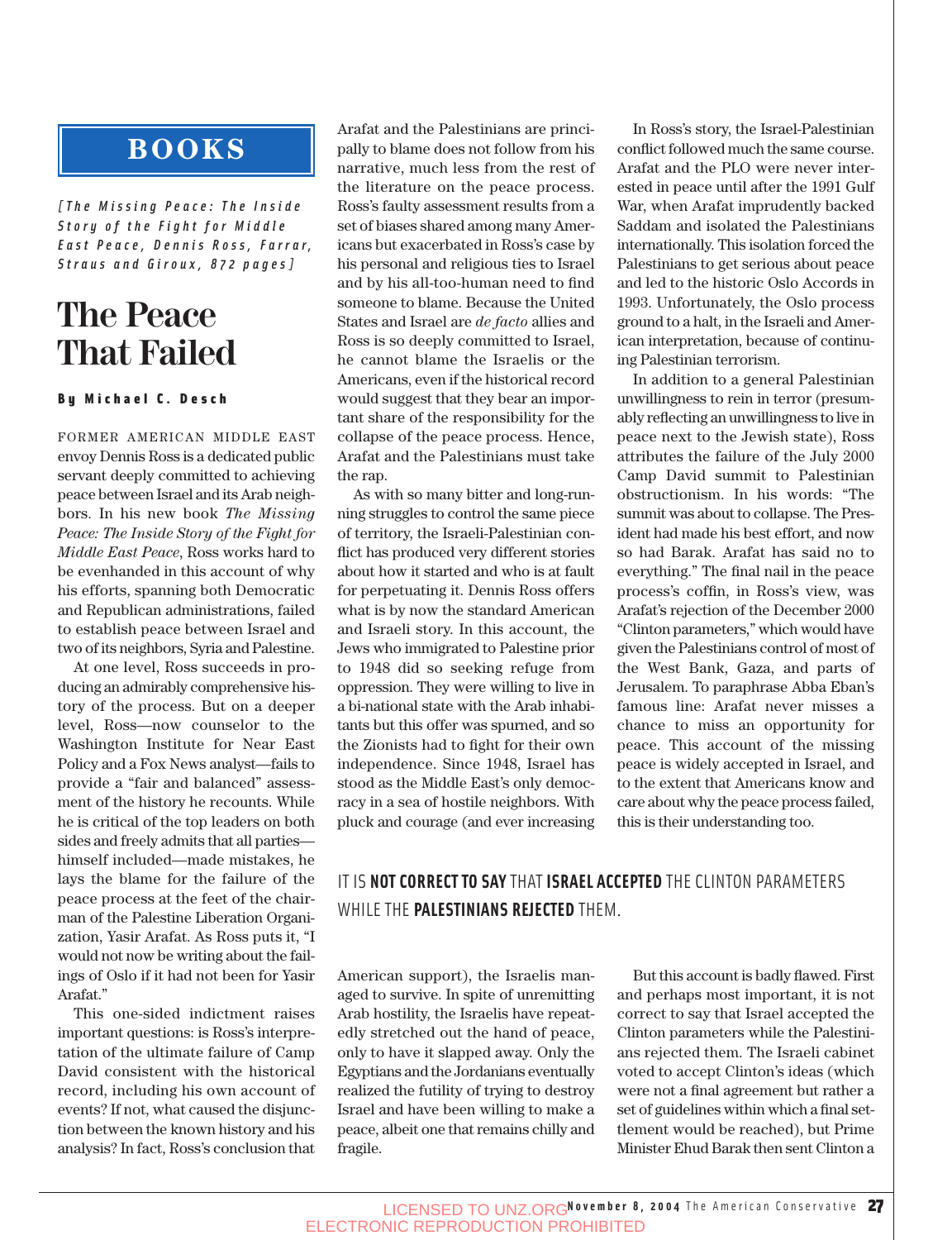20-page letter outlining Israel's objections. Similarly, the Palestinian leadership also sent Clinton a detailed letter thanking him for his efforts and relating their own reservations. Both sides made clear that they wanted to continue to negotiate within that framework, but both also registered concerns. The claim that Israel accepted these terms while Arafat rejected them is a myth.

This leads to a second problem with Ross's version. The period he covers ends in December 2000 with the alleged Palestinian rejection of the Clinton proposal and Ross's departure from government in early January of the next year. But the story of the peace process does not end there. Most other analysts mark the peace effort's demise after the Israeli-Palestinian meeting at Taba, Egypt in January 2001. This makes a difference, since it was the Israelis who walked away from the progress made at Taba in anticipation of Ariel Sharon's defeat of Ehud Barak. The question of who deserves the most blame for the failure to achieve peace assumes a much different cast when we get what Paul Harvey calls "the rest of the story," which Ross fails to provide.

Few Americans realize that there is a more credible account out there that puts the Israeli-Palestinian conflict in a different light. Ironically, this alternative

story is better known in parts of Israel and Palestine than it is here. Our understanding of the roots of Zionism and the origins of the Arab-Israeli conflict would profit greatly from a careful reading of Israel's "New Historians," such as Avi Shlaim and Benny Morris, who show clearly that the early Zionists were not interested in a bi-national state, were well aware that continued Jewish immigration would lead to conflict with the Arab inhabitants, and were willing to use very harsh methods to win that struggle.

Moreover, there are alternative accounts of the failure of the Oslo/Camp David process by other participants (Robert Malley and Hussein Agha) and independent analysts (Deborah Sontag, Charles Enderlin, and Jeremy Pressman) that lead to very different conclusions about what went wrong and who is to blame. Take the critical question of why Oslo did not set the stage for a final settlement of the Israeli-Palestinian conflict. Ross and other proponents of the official story emphasize Palestinian terrorism, but other analysts and participants underscore Israel's failure to meet its obligations and point out that the Palestinians had good reasons for being dissatisfied with the Oslo process. In the Palestinians' view, they had surrendered 78 percent of historic Palestine to Israel



when they recognized Israel as a sovereign state at Oslo in 1993; in return, they expected that they would get the remaining 22 percent (the West Bank and Gaza) as part of the final agreement. Yet the Israeli occupation of Palestinian lands continued to deepen and expand after Oslo and the Israeli government began to interfere ever more intrusively in the lives of ordinary Palestinians. Ross mentions these facts only to dismiss them as a pretext for the Palestinian Authority's failure to fulfill its Oslo obligations to ensure Israeli security.

Indeed, on the eve of the 2000 Camp David talks, the Palestinians had legitimate grounds to be disillusioned with the Oslo process. Israel had spent much of the previous seven years pursuing peace with Jordan and Syria rather than working consistently with the Palestinians. While pushing Arafat to come to Camp David to reach a final settlement, Barak simultaneously backed away from Israel's obligations to undertake a third redeployment of Israeli forces in the Occupied Territories, transfer three Arab villages bordering Jerusalem to Palestinian control, and release a significant number of Palestinian prisoners. From the Palestinians' point of view, Barak's willingness to withdraw from Lebanon and unwillingness to fulfill Israel's obligations to them was indicative of Israel's shaky commitment to a fair, lasting peace.

Others' accounts also call into question Ross's argument that the Palestinians made no meaningful concessions. During the time between the Wye River meeting (October 1998) and Taba (January 2001), the Palestinians acknowledged that some settlements would remain on the West Bank in any final deal, accepted that the right of return of Palestinian refugees would be mostly symbolic, acceded to the division of Jerusalem, and eschewed the declaration of an independent Palestinian state before conclusion of a final peace settlement. While a fair case can be made that the PA did not do enough to prevent the September 2000 al-Aqsa riots, the uprising was sparked by

28 The American Conservative **November 8, 2004** LICENSED TO UNZ.ORG ELECTRONIC REPRODUCTION PROHIBITED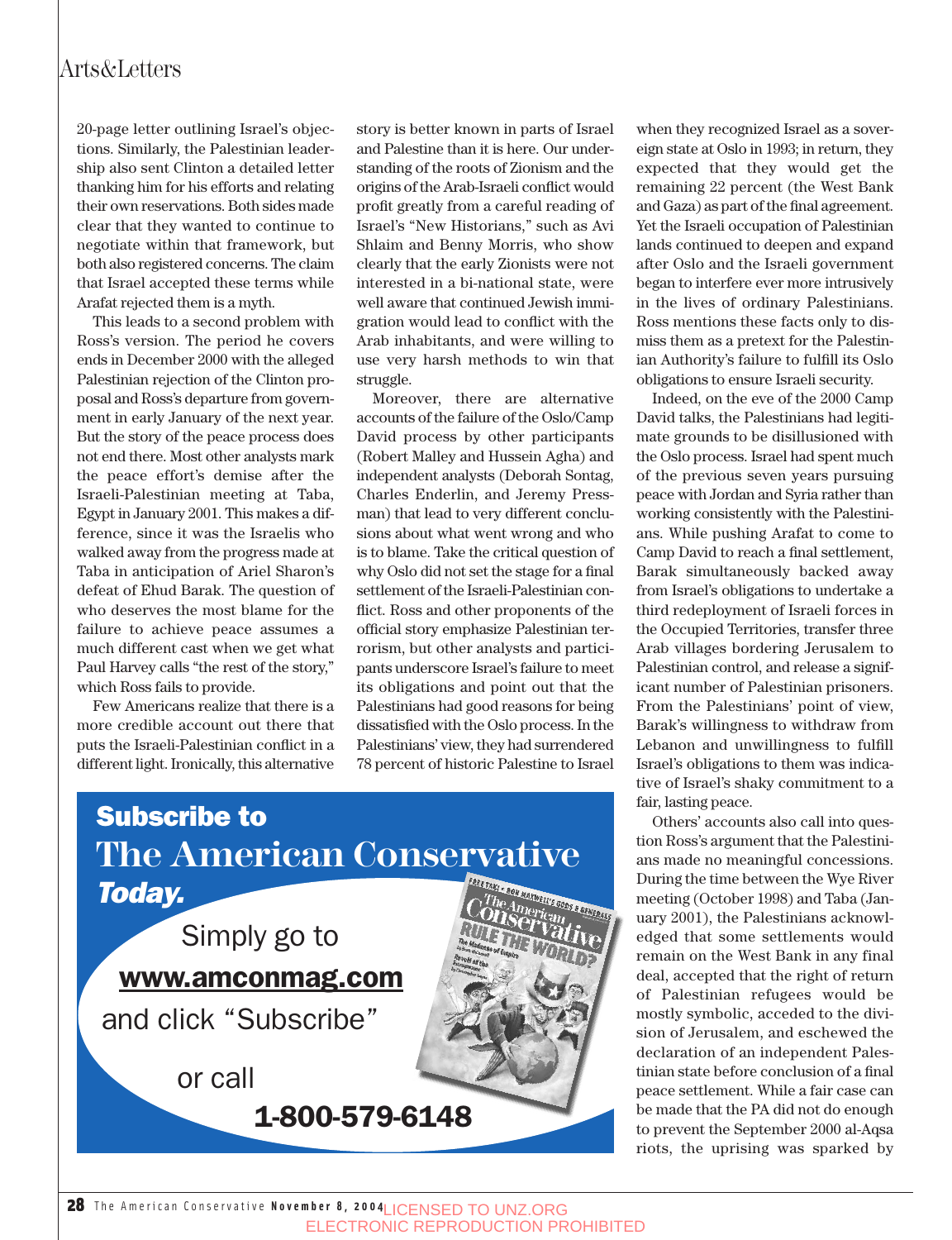Israeli opposition leader Ariel Sharon's provocative visit to the Temple Mount and fanned by the brutal Israeli suppression of the protests. (It is worth remembering that Arafat begged Barak not to allow Sharon to visit the Temple Mount, but Barak, worried about Sharon's popularity, refused.) Readers will find most of this in Ross's account, but will no doubt wonder why he then concludes that Arafat and the Palestinians bear the lion's share of the responsibility for the peace process's failure.

One source of Ross's bias is structural: by the late 1980s and early 1990s, the United States and Israel had grown so close that no American official could be an honest broker. Indeed, Ross makes no secret that he regarded his team as working to advance the Israeli agenda. In one telling vignette, he reminds Israeli Prime Minister Yitzhak Rabin, "You are the one who launched us on this path with Assad, and Secretary Christopher has been meticulous in acting on the basis of your guidance." Later he scolds Prime Minister Binyamin Netanyahu for being difficult on some point because "we are working your agenda" with the Palestinians. Acknowledging that the United States was having trouble convincing the Palestinians of its neutrality, Ross later assures Netanyahu that "we would stand by Israel, but to be most helpful to Israel we had to maintain our ability to influence Israel's negotiating partners; we had to be seen as fair and not simply as parroting or presenting Israeli positions."

Ross's account makes clear that Israel and the United States closely co-ordinated their dealings with the Palestinians and other Arabs. Throughout *The Missing Peace*, Ross writes "we" when referring to Israel and United States. His team operated under "a commitment to share everything first with the Israelis." At a critical juncture in the negotiations, for example, Ross gave the Israelis a highly classified briefing about American military operations against Iraq, while offering Arafat a mere news summary. To be sure, there were important differences within the American team during the negotiations, but Ross was consistently sympathetic to the Israelis' needs. Given the structure of the relationship, it is hardly surprising that the Palestinians had doubts about American evenhandedness. Ross's narrative shows that they had good reason.

Like most Americans, Ross believes that Israel's security is precarious, even though Israel has hundreds of nuclear weapons, spends more each year on its There is, of course, no reason to think that an American Jew cannot be objective, but when one's religious and ethnic identity becomes intertwined with the fate of another country, it is hardly surprising if one has trouble maintaining a balanced perspective. This problem naturally is not unique to Zionist Jews; there are also an increasing number of Christian Zionists who have a significant impact on U.S. foreign policy. Most of us would similarly make allowance for

#### **ROSS MAKES NO SECRET** THAT HE REGARDED HIS TEAM **AS WORKING TO ADVANCE THE ISRAELI AGENDA**.

military than its Arab neighbors combined, and enjoys the support of the world's only superpower. This belief made Ross hesitant to criticize Israeli leaders for dragging their feet or making unreasonable demands of the Arabs. Moreover, like many Americans, Ross believes that the primary obstacle to peace is Israel's strategic vulnerability and the only way to make progress is to make Israel more secure. Finally, Ross shares the widely held assumption that U.S. and Israeli interests are largely compatible, if not identical. At one point he notes, "the United States has a special relationship with Israel, enduring regardless of who was in office." The implication is that we are equally obliged to support Yitzhak Rabin or Ariel Sharon, or even the more radical Israeli expansionists who think that Sharon is too soft.

In addition to the structural incentives that would lead almost any American official to tilt toward the Israeli side, there are also personal reasons that Ross would be inclined to favor the Israelis. As Ross acknowledges, "I identified with [Israel's] people, and my own Jewish identity became more important to me as a result. Intrinsically, I believed that Israel had a right to exist and that the Jewish people needed and deserved a homeland, a place of refuge." In other words, Ross was a committed Zionist. what an anti-Castro Cuban-American had to say about policy toward Cuba or what an Armenian-American might say about the conflict in Nagorno-Karabakh.

For Ross, the attachments to Israel run particularly deep. Ross makes clear that he had close relationships with many Israeli leaders, including Rabin and Barak. "I had seen my friend Natan Sharansky for Shabbat," Ross reminisces, "it was nearly a ritual for me to have Shabbat dinner with Natan and his family." He also vacationed in Israel twice during this period, even though he was spending weeks on end there conducting negotiations. Secretary of State Madeleine Albright remarked on this fact, at one point chiding him for taking a "busman's holiday." There is, of course, nothing wrong with a private American citizen doing this, but when an American official like Ross does so, it raises questions about his objectivity. (One might say the same thing about National Security Council staffer Elliot Abrams's recent vacation in Israel, after which the Bush administration reversed the policy of every U.S. president and endorsed Israel retaining a key part of the West Bank.) The question is not whether Ross is a loyal American—he clearly is—but whether he faced a conflict of interest given his personal views on Israel. Assigning the task of ending the Israeli-Palestinian conflict to someone so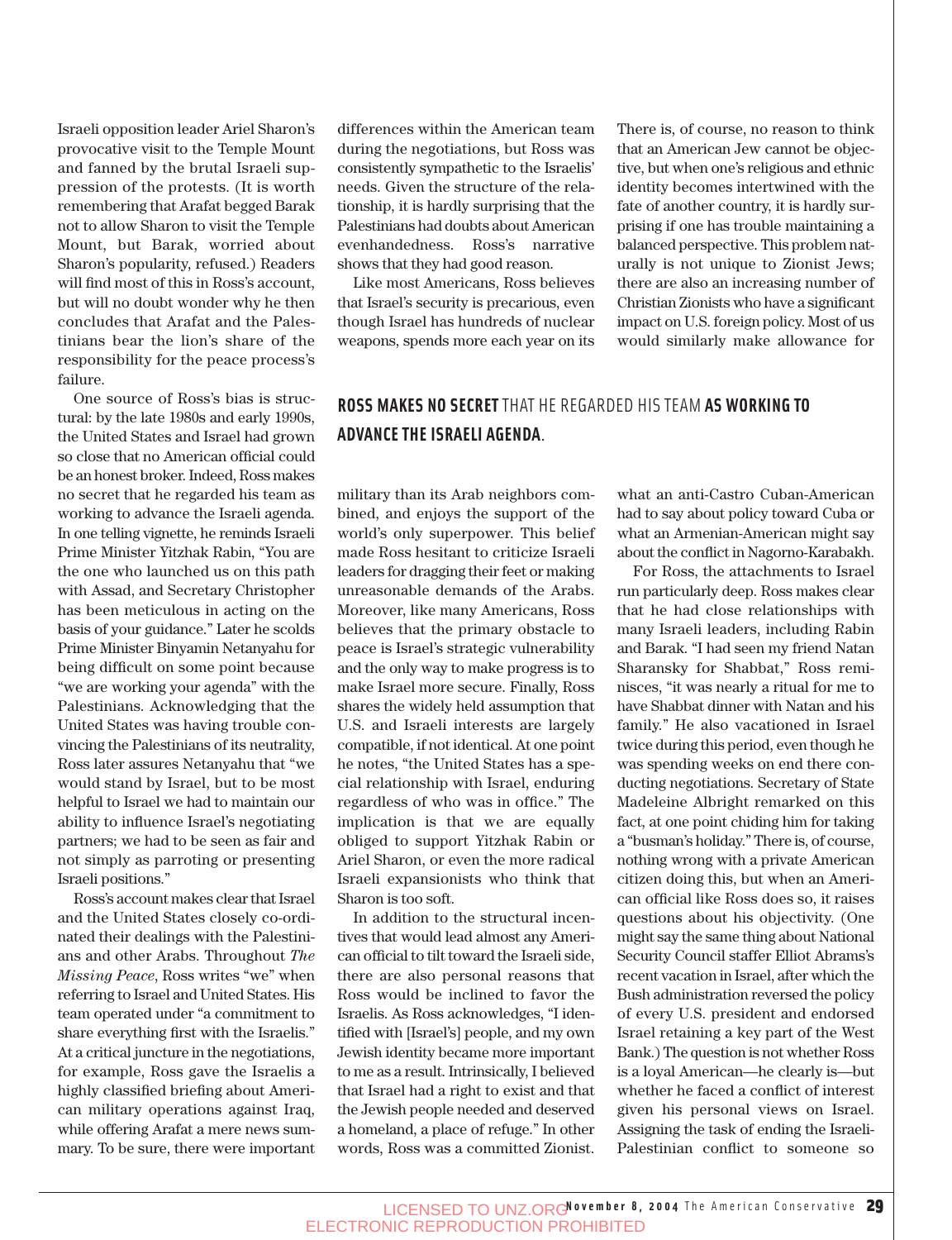strongly attached to one side was not a recipe for success.

In contrast, Ross's relationship with the Palestinians was much more distant. There were few visits to the houses of Palestinian leaders, aside from business meetings at Arafat's official residences. Ross liked and admired some of his Palestinian colleagues, especially those who criticized Arafat, but his relationship with them was nowhere near as close as it was with most of the Israeli team. Other Palestinians annoyed him, such as Minister of Local Government Saeb Erekat. (To be fair, Ross found Netanyahu equally annoying). But Ross reserves special disdain for Arafat. After Camp David, Ross confessed, "I feared I might lose my cool with Arafat. I had had it with him." Ross's epitaph on the peace process says it all: "Did we ultimately fail because of the mistakes that Barak made and the mistakes that Clinton made? No, each, regardless of his tactical mistakes, was ready to confront history and mythology. Only one leader was unable or unwilling to confront history and mythology: Yasir Arafat."

It is impossible to know whether a more evenhanded intermediary would

have been more successful, but Ross's lack of empathy for the Palestinian plight cannot have helped. Dismissing their substantive reservations at various points in the peace process as tactical moves, Ross attributes the basest of motives to the Palestinians. In his view, they resisted compromises simply to try to get a better bargain. In a callous moment, Ross concludes that "being a victim has not just become the Palestinian condition: it has become a strategy."

The Israelis understood that Ross and the Americans tilted in their direction and behaved accordingly. Ross recounts an interesting discussion with President Clinton after the two had a testy exchange with Prime Minister Netanyahu. "President Clinton observed: 'He thinks he is the superpower and we are here to do whatever he requires.' No one on our side disagreed with that assessment." At Wye River, Netanyahu was so insistent that Clinton sweeten the deal for Israel by releasing convicted Israeli spy Jonathan Pollard that he nearly caused the resignation of CIA Director George Tenet. Lest we think that such chutzpah was idiosyncratic to one prime minister, Ross writes, "as was often the case with



"My wife says I need a face lift, but I'm afraid it will make me look weird."

Barak, he assumed that the President would simply accommodate his schedule to fit the timetable the Prime Minister deemed appropriate. That the President of the United States might have other obligations—like, for example, going to India and Pakistan—was immaterial and could be adjusted." At Camp David, Clinton became so exasperated with Barak that he exploded: "'I went to Shepardstown and was told nothing by you for four days. I went to Geneva and felt like a wooden Indian doing your bidding .... I will not let it happen here [at Camp David]. I will simply not do it.'" In the end, however, that is pretty much what Clinton did. As long as Israeli leaders treat U.S. presidents as their servants, and as long as U.S. presidents accept that role, the prospects for peace remain dim. Indeed, by enabling Israel's leaders to persist in the policy of occupation that fuels Palestinian violence, America's unthinking support has not made Israel any safer.

Ross's *Missing Peace* is an indispensable history but a one-sided assessment. The book provides crucial detail about the negotiations through the eyes of a key participant. But Ross's pointed indictment of Yasir Arafat and the Palestinians does not even follow from the historical account Ross provides—there is plenty of blame to be shared by all three parties. This disconnect between Ross's history and his analysis is in part the result of structural bias inherent in the U.S.-Israeli relationship: any American policymaker is likely to find it hard to be objective in trying to broker a deal involving a U.S. ally. But this bias is compounded for Ross by his personal commitment to Israel. It used to be that we worried about diplomats going native after long years in the field; in Ross's case, that happened before he ever left home.

*Michael C. Desch is Professor and Robert M. Gates Chair in Intelligence and National Security Decisionmaking at the George Bush School of Government and Public Service, Texas A&M University.*